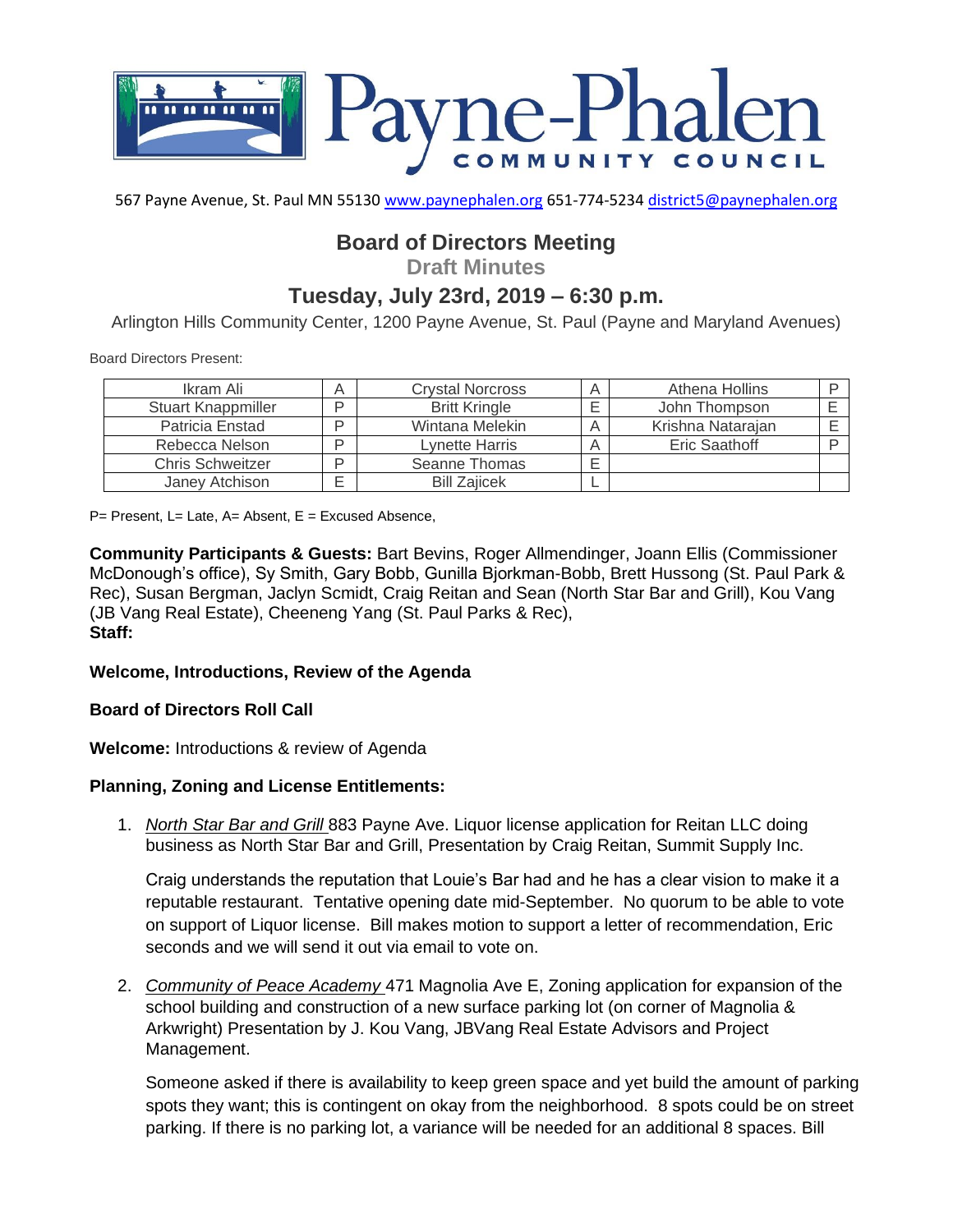asks if residents are aware. Jack says there is a city requirement to inform all residents within 350 feet by mail and the City has sent those letters out.

Eric makes motion in support of all variances *except for* the addition of a 26-stall parking lot. Athena seconds. Goes to email vote. Letter is needed by August  $13<sup>th</sup>$  so they would like it before then.

## **Presentations and discussion:**

3. *Swede Hollow Master Plan:* Progress Report. Presenter: Cheeneng Yang, Project Manager City of St Paul, Dept of Parks & Rec.

Funded by McNeely foundation, community engagement funded by Bush foundation. Lower Phalen Creek provided all the community engagement. Bill asks about water source. Underground, and still to figure out filtration system or something else. Eric asks how to get his questions answered. Chris asks for our feedback and ideas; Jack will send out Chee's items and survey so that Board can reply. Chee is looking for feedback on water circulation vs. water filtration. Option to have Lake Phalen (long term) to flow through. One option to pipe it in (sewer water, not necessarily filtered), option 2 use the underground spring have natural water filtration system (no water in winter or season when it dries up). Public feedback is also wanted on the historic path, an existing parking lot, and prioritizing future projects. Does the public want the historic path to remain, be improved, or removed? There is an existing parking lot off Greenbrier at Margaret; does the public want this improved? The City wants to know what projects for Swede Hollow Park should be prioritized; please use the online survey to make your wishes known. Plan is 75% completed and hoping to complete by September.

## **Board Deliberation, Votes and Reports:**

- 4. *Approval of Minutes:* Board minutes for March through May Meetings. Bill moves to approve, Eric seconds. No quorum. Meeting minutes will be reviewed at August meeting.
- 5. *Discussion:* Upcoming Public Meeting on Citywide Trash Collection. Update on preparations, brainstorming of topics and issues to be covered. All Board members should be in attendance. We are having an informative presentation by Chris Swanson to help with learning about the Trash issue. We need all Board members to come and help and be there to show our support and be present for our community.
- 6. *Update:* Arcade Street Working Group Eric provides an update. The intention is to survey businesses and pedestrians and go out and do some foot work between Seeger Square to about Wheelock Pkwy.
- 7. *Community Events & Activities:*

China Garden & Dragon Festival update and debrief. Athena states that it was hot. Eric stated that he thinks the Dragon Festival is probably not worth our while. Rebecca stated that this was most likely the second to last festival 2020 being the last one. Lots of people from out of the area.

The last Stop for Me event tomorrow at Greenbriar and Maryland.

National Night out – Chris and Athena will be going around to as many places as possible. John will be asked if he is available. PPCC staff will also be joining Board Members.